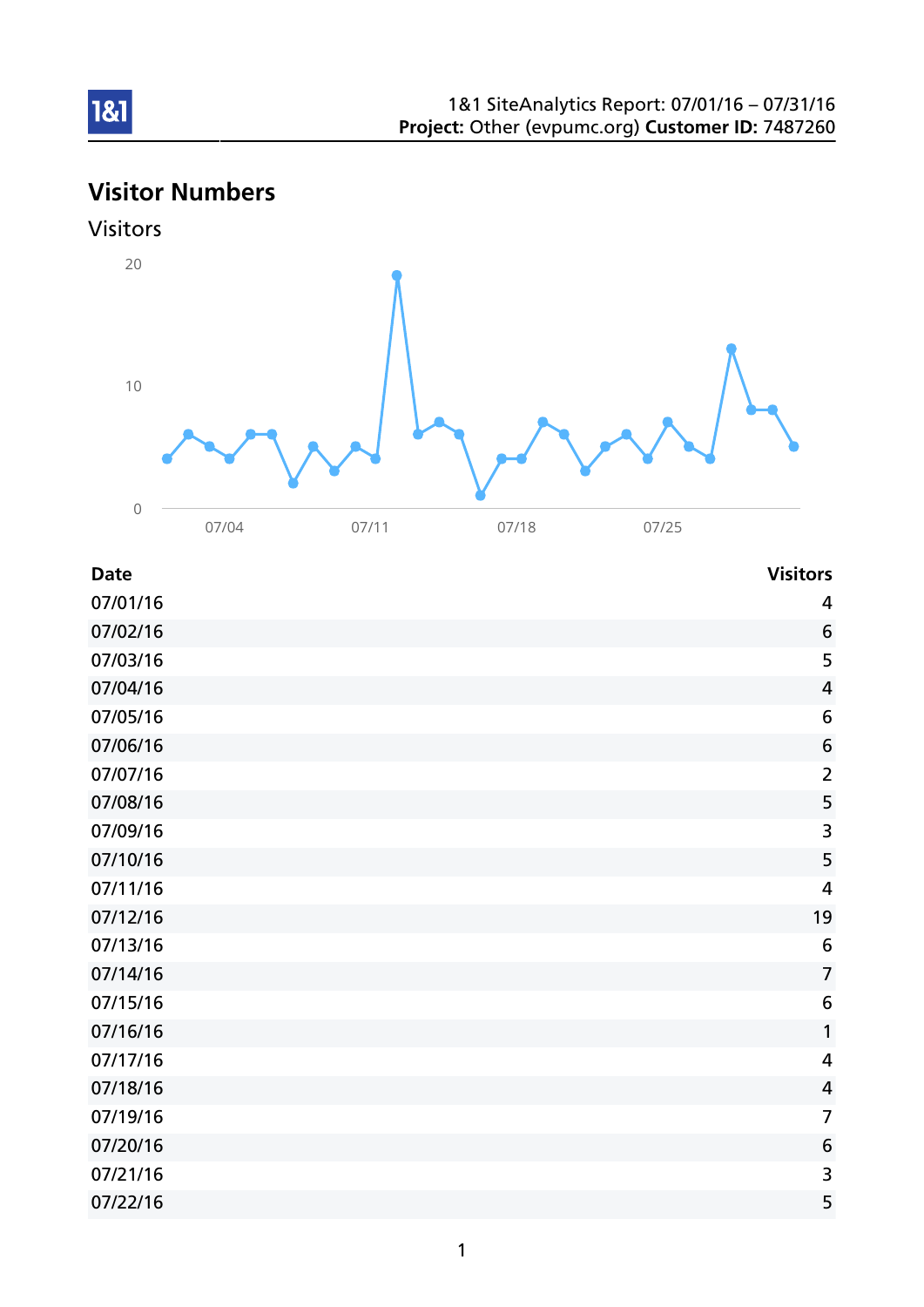| 1&1 SiteAnalytics Report: 07/01/16 - 07/31/16    |  |
|--------------------------------------------------|--|
| Project: Other (evpumc.org) Customer ID: 7487260 |  |

| <b>Date</b>  | <b>Visitors</b> |
|--------------|-----------------|
| 07/23/16     | 6               |
| 07/24/16     | $\overline{4}$  |
| 07/25/16     | $\overline{7}$  |
| 07/26/16     | 5               |
| 07/27/16     | $\overline{4}$  |
| 07/28/16     | 13              |
| 07/29/16     | 8               |
| 07/30/16     | 8               |
| 07/31/16     | 5               |
| <b>Total</b> | 178             |

# Sessions

1&1



### Date Sessions and the Sessions of the Sessions of the Sessions of the Sessions of the Sessions of the Sessions

| 07/01/16 | $\overline{4}$  |
|----------|-----------------|
| 07/02/16 | $6\phantom{1}6$ |
| 07/03/16 | 5               |
| 07/04/16 | $\overline{4}$  |
| 07/05/16 | 6               |
| 07/06/16 | 6               |
| 07/07/16 | $\overline{2}$  |
| 07/08/16 | 5               |
| 07/09/16 | 3               |
| 07/10/16 | 5               |
| 07/11/16 | $\overline{4}$  |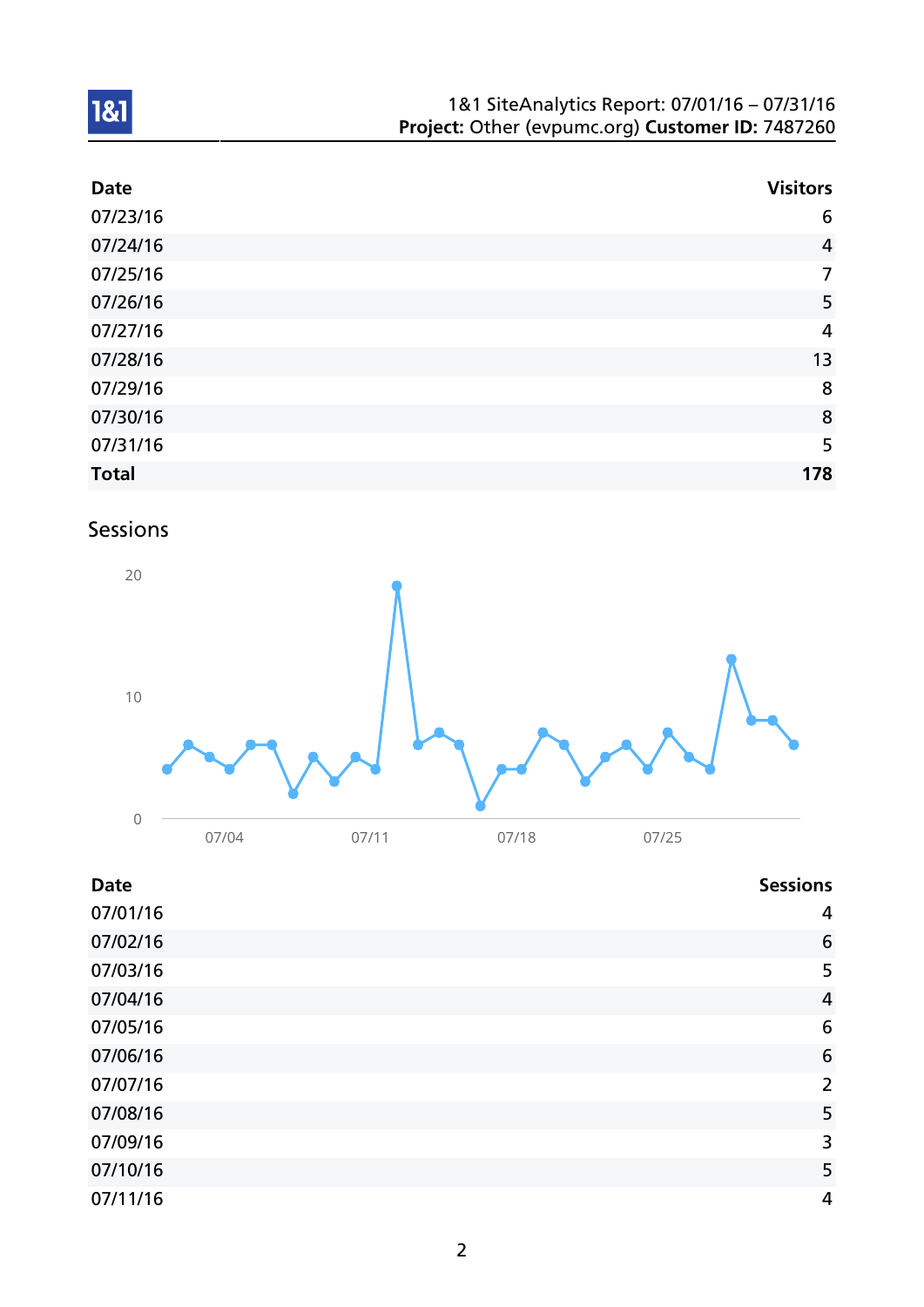| 1&1 SiteAnalytics Report: 07/01/16 - 07/31/16    |
|--------------------------------------------------|
| Project: Other (evpumc.org) Customer ID: 7487260 |

| <b>Date</b>  | <b>Sessions</b>         |
|--------------|-------------------------|
| 07/12/16     | 19                      |
| 07/13/16     | $6\phantom{1}6$         |
| 07/14/16     | $\overline{7}$          |
| 07/15/16     | 6                       |
| 07/16/16     | 1                       |
| 07/17/16     | $\overline{\mathbf{4}}$ |
| 07/18/16     | $\overline{4}$          |
| 07/19/16     | $\overline{7}$          |
| 07/20/16     | 6                       |
| 07/21/16     | $\overline{\mathbf{3}}$ |
| 07/22/16     | 5                       |
| 07/23/16     | $6\,$                   |
| 07/24/16     | $\overline{4}$          |
| 07/25/16     | $\overline{7}$          |
| 07/26/16     | 5                       |
| 07/27/16     | 4                       |
| 07/28/16     | 13                      |
| 07/29/16     | 8                       |
| 07/30/16     | 8                       |
| 07/31/16     | 6                       |
| <b>Total</b> | 179                     |

1&1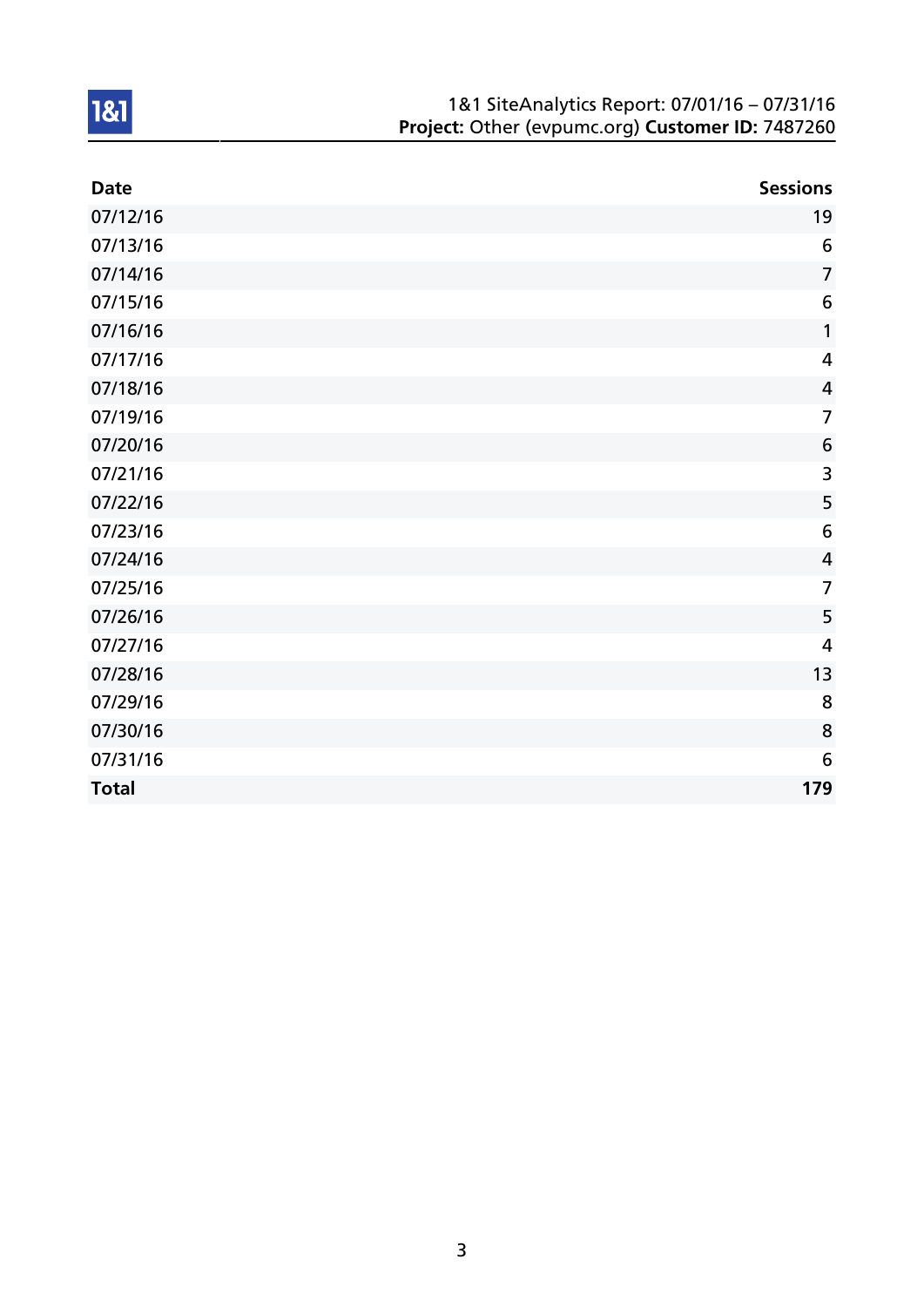

### Search Engine Robots

1&1



| <b>Search Engine Robots</b> | <b>Sessions</b> | Percentage |
|-----------------------------|-----------------|------------|
| bingbot/2.0                 | 653             | 47.84%     |
| Baiduspider/2.0             | 145             | 10.62%     |
| YandexBot/3.0               | 94              | 6.89%      |
| spbot/5.0.2                 | 92              | 6.74%      |
| Googlebot/2.1               | 70              | 5.13%      |
| Yahoo! Slurp                | 61              | 4.47%      |
| Googlebot-Mobile            | 49              | 3.59%      |
| MegaIndex.ru/2.0            | 46              | 3.37%      |
| <b>SEOkicks-Robot</b>       | 24              | 1.76%      |
| WBSearchBot/1.1             | 24              | 1.76%      |
| Wotbox/2.01                 | 23              | 1.68%      |
| AhrefsBot/5.1               | 17              | 1.25%      |
| DomainAppender /1.0         | 15              | 1.10%      |
| archive.org_bot             | 10              | 0.73%      |
| Googlebot-Mobile/2.1        | 8               | 0.59%      |
| SafeDNSBot                  | 5               | 0.37%      |
| Aboundexbot/0.3             | 4               | 0.29%      |
| WikiDo/1.1                  | 4               | 0.29%      |
| DuckDuckGo-Favicons-Bot/1.0 | 3               | 0.22%      |
| SeznamBot/3.2               | 3               | 0.22%      |
| 360Spider                   | $\overline{2}$  | 0.15%      |
| Exabot/3.0                  | $\overline{2}$  | 0.15%      |
| SurveyBot/2.3               | $\overline{2}$  | 0.15%      |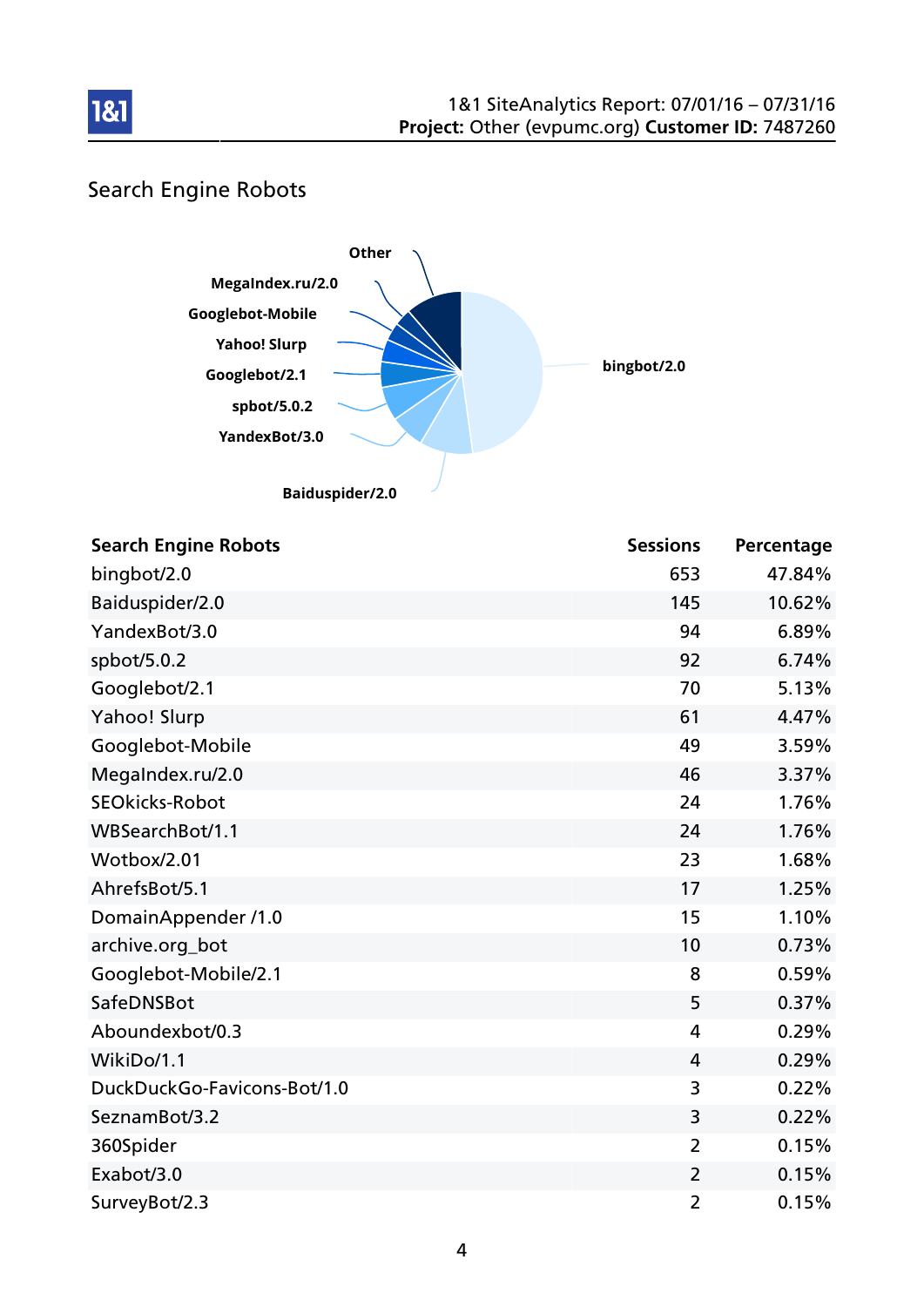#### 1&1 SiteAnalytics Report: 07/01/16 – 07/31/16 Project: Other (evpumc.org) Customer ID: 7487260

| <b>Search Engine Robots</b> | <b>Sessions</b> | Percentage |
|-----------------------------|-----------------|------------|
| BLEXBot/1.0                 |                 | 0.07%      |
| CCBot/2.0                   | 1               | 0.07%      |
| DowntimeDetector/1.0        |                 | 0.07%      |
| Mnogosearch-3.1.21          | 1               | 0.07%      |
| NetcraftSurveyAgent/1.0     |                 | 0.07%      |
| Scrapy/1.1.1                | 1               | 0.07%      |
| SiteExplorer/1.0b           | 1               | 0.07%      |
| crazywebcrawler 0.9.10      | 1               | 0.07%      |
| msnbot-media/1.1            | 1               | 0.07%      |
| <b>Total</b>                | 1,365           | 100.00%    |

# Page Analysis

1&1

### Most Frequently Visited Pages



| Pages              | <b>Sessions</b> | Percentage |
|--------------------|-----------------|------------|
| /Default.htm       | 168             | 60.43%     |
| /Announce.htm      | 18              | 6.47%      |
| /Elim.htm          | 13              | 4.68%      |
| /web_links.htm     | 13              | 4.68%      |
| /NewsLetterIdx.htm | 12              | 4.32%      |
| /Sermons.htm       | 9               | 3.24%      |
| /Believe.htm       | 8               | 2.88%      |
| <b>Morship.htm</b> | 8               | 2.88%      |
| /Calendar.htm      | 6               | 2.16%      |
| /St_Johns.htm      | 6               | 2.16%      |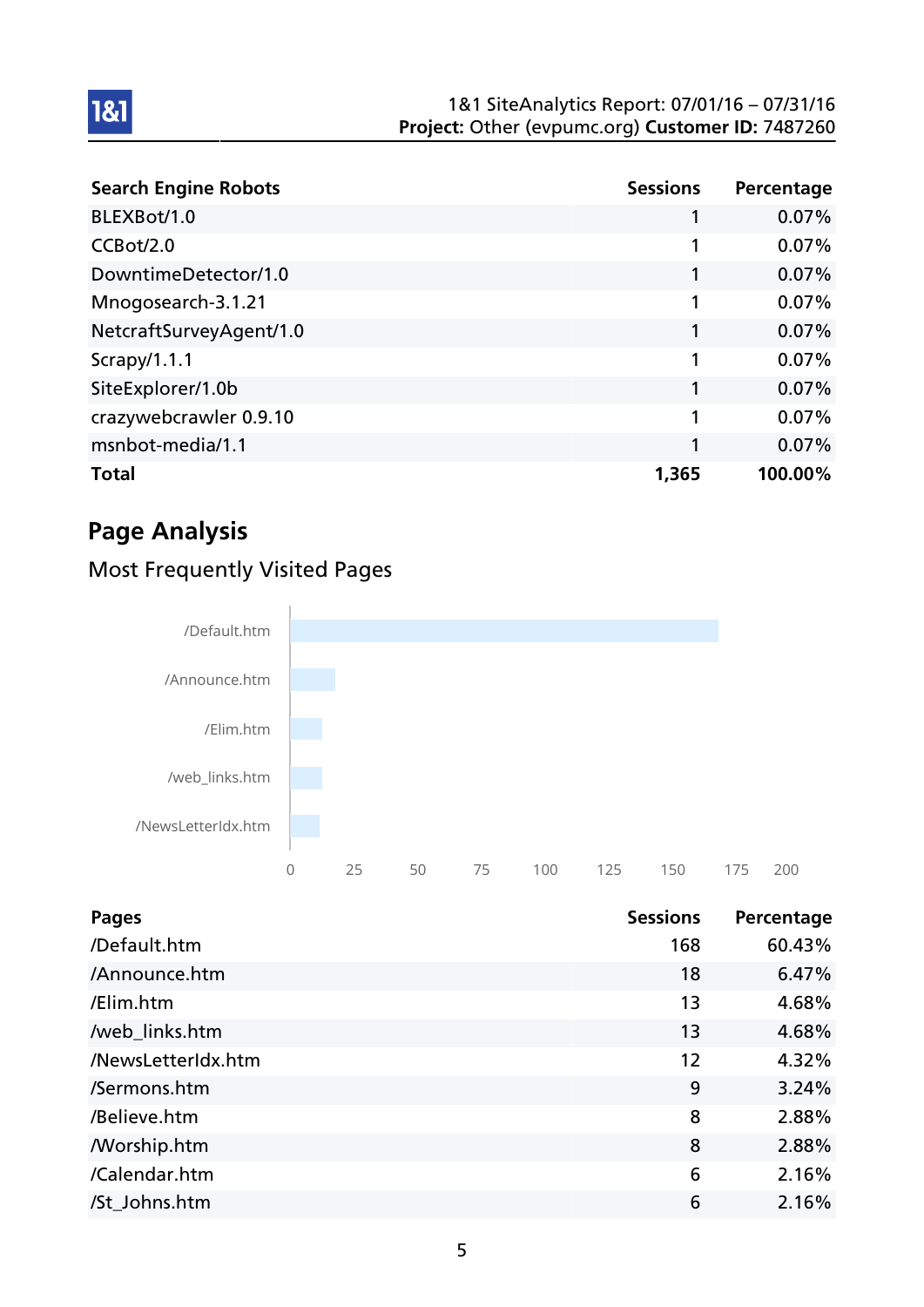#### 1&1 SiteAnalytics Report: 07/01/16 – 07/31/16 Project: Other (evpumc.org) Customer ID: 7487260

| <b>Pages</b>          | <b>Sessions</b> | Percentage |
|-----------------------|-----------------|------------|
| /M-Statement.htm      | 4               | 1.44%      |
| /Stats.htm            | 4               | 1.44%      |
| /Elim-HISTORY.htm     | 2               | 0.72%      |
| /Bulletins.htm        |                 | 0.36%      |
| /CalendarOld.htm      | 1               | 0.36%      |
| /St Johns-HISTORY.htm | 1               | 0.36%      |
| /valley_views0813.htm |                 | 0.36%      |
| /valley_views0913.htm | 1               | 0.36%      |
| /valley_views1013.htm | 1               | 0.36%      |
| /valley_views1113.htm | 1               | 0.36%      |
| <b>Total</b>          | 278             | 100.00%    |

# Keywords

1&1



### Keywords **Sessions**

churches in elimsport pa 1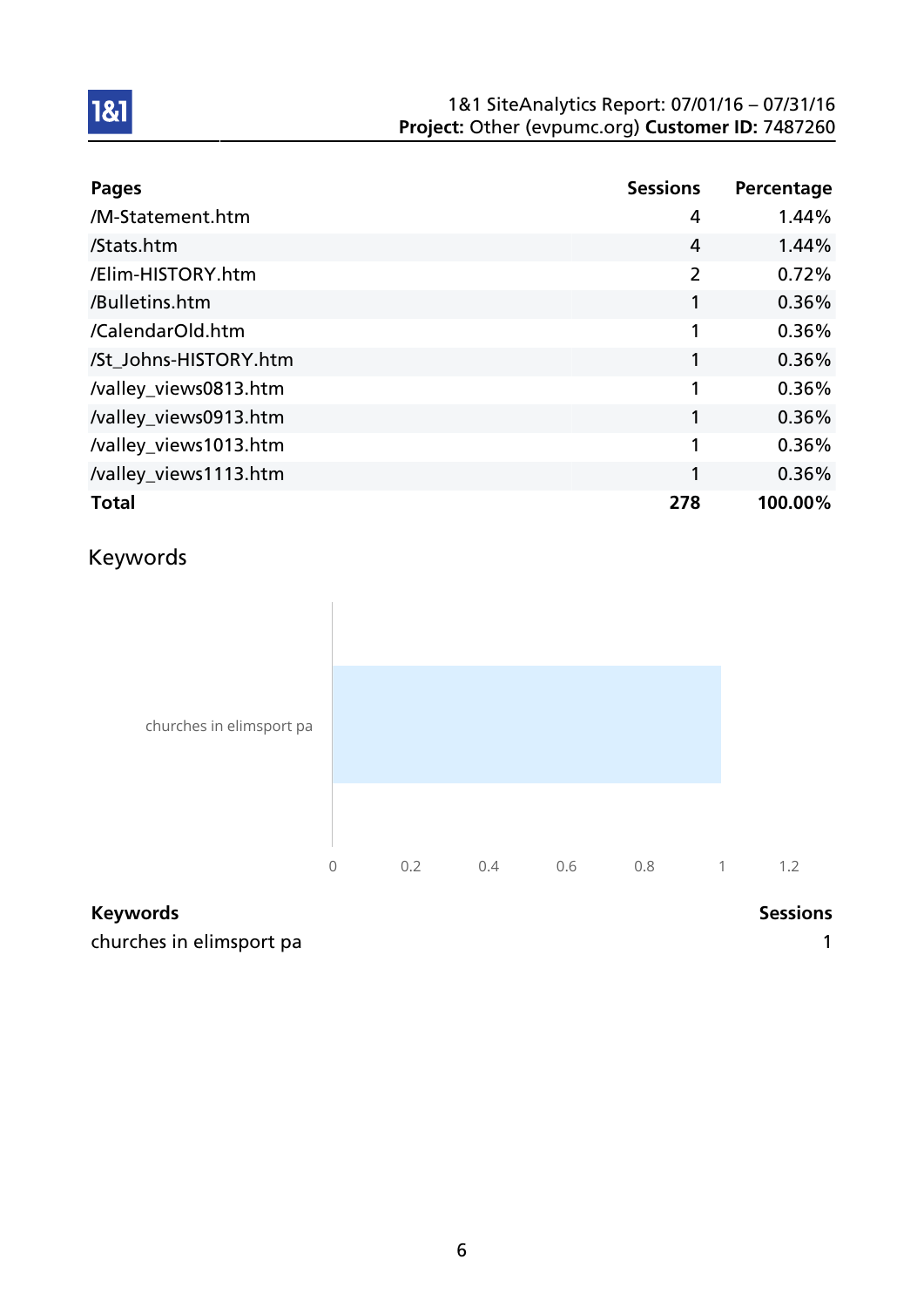

### Referring Pages



| <b>Pages</b>                                          | <b>Sessions</b> |
|-------------------------------------------------------|-----------------|
| https://www.google.com/                               | 12              |
| android-app://com.google.android.googlequicksearchbox | 2               |
| http://yandex.ru/clck/jsredir                         | 2               |
| http://everydayforever.org                            | 1               |
| http://gfiquwerutijfmn474859378tug9keofmi49.com       |                 |
| http://google.com                                     | 1               |
| http://hvd-store.com/                                 |                 |
| http://www.bing.com/search                            |                 |
| http://www.google.com/url                             | 1               |
| http://www.umc.org/find-a-church/church/22258         | 1               |
| https://www.bing.com/                                 | 1               |
| https://www.google.com                                | 1               |
| https://www.google.rs/                                | 1               |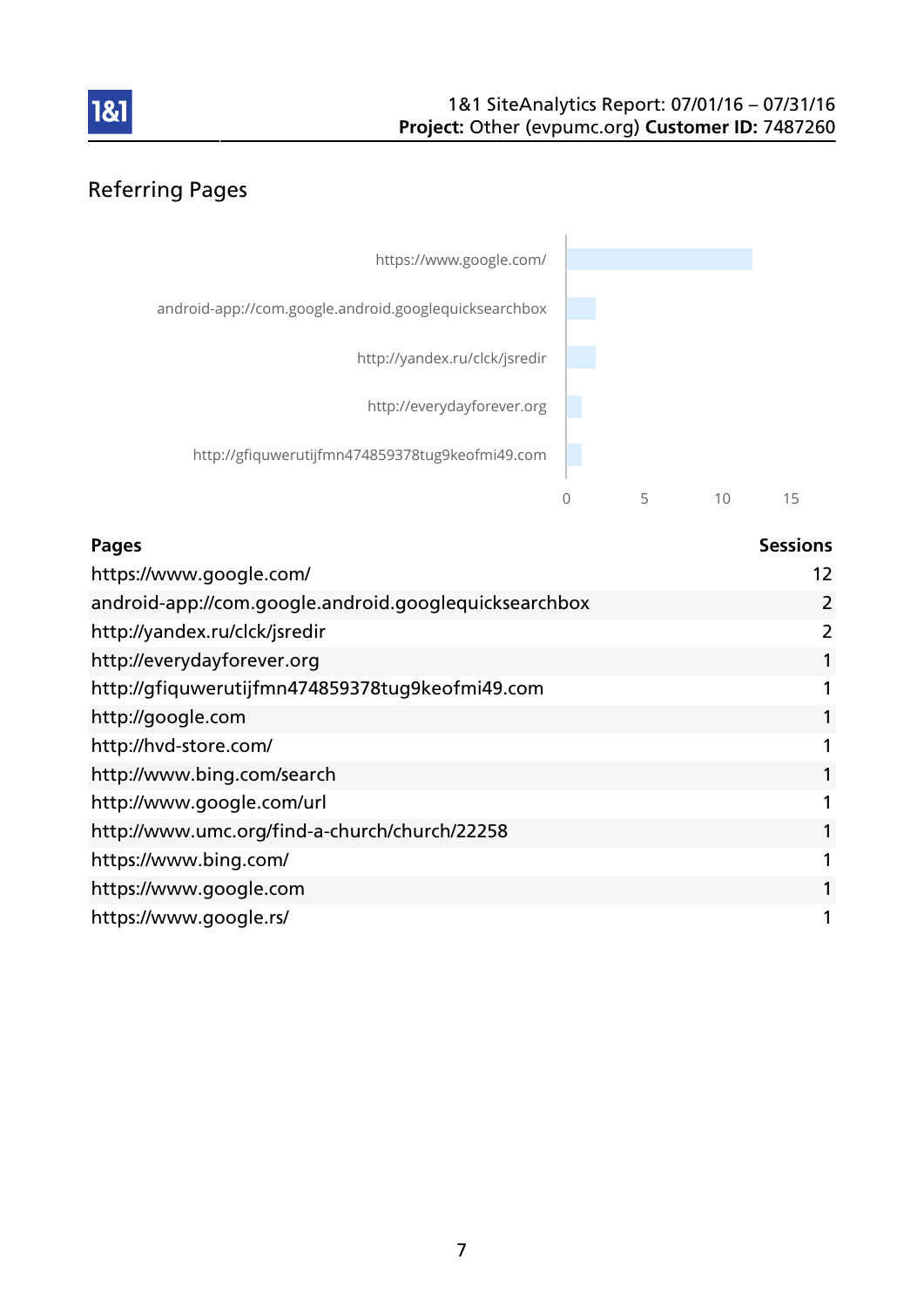

# Browsers & Systems

Browsers

1&1



**Firefox**

| <b>Browsers</b>           | <b>Sessions</b> | Percentage |
|---------------------------|-----------------|------------|
| Chrome                    | 73              | 40.78%     |
| Firefox                   | 32              | 17.88%     |
| IE                        | 20              | 11.17%     |
| <b>Chrome Mobile</b>      | 11              | 6.15%      |
| Safari mobile             | 11              | 6.15%      |
| Microsoft Edge            | 5               | 2.79%      |
| Opera                     | 5               | 2.79%      |
| Python-urllib             | 3               | 1.68%      |
| Go http package           | 2               | 1.12%      |
| Android browser           | 1               | 0.56%      |
| <b>BlackBerry Browser</b> | 1               | 0.56%      |
| Opera Mini                | 1               | 0.56%      |
| Python-requests           | 1               | 0.56%      |
| WWW::Mechanize            | 1               | 0.56%      |
| Could not be identified   | 12              | 6.70%      |
| <b>Total</b>              | 179             | 100.00%    |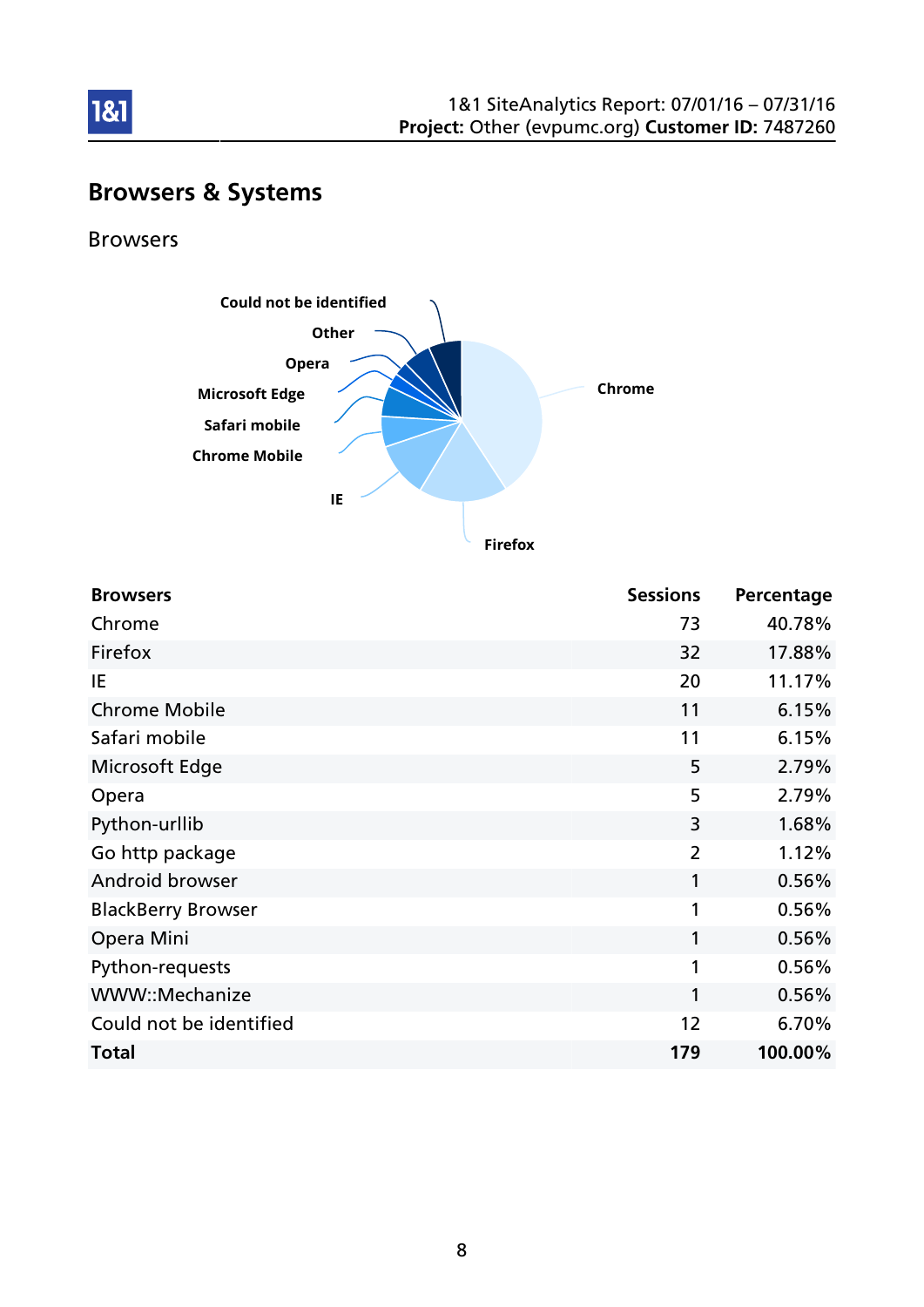

### Operating Systems



| <b>Operating Systems</b> | <b>Sessions</b> | Percentage |
|--------------------------|-----------------|------------|
| Windows                  | 109             | 60.89%     |
| Linux                    | 13              | 7.26%      |
| Android                  | 12              | 6.70%      |
| iOS                      | 12              | 6.70%      |
| OS X                     | 11              | 6.15%      |
| Chrome OS                | 2               | 1.12%      |
| <b>BlackBerry OS</b>     | 1               | 0.56%      |
| Could not be identified  | 19              | 10.61%     |
| <b>Total</b>             | 179             | 100.00%    |

# Visitor Locations

| Countries            |                 |            |
|----------------------|-----------------|------------|
| <b>Countries</b>     | <b>Sessions</b> | Percentage |
| <b>United States</b> | 130             | 72.63%     |
| Russia               | 8               | 4.47%      |
| Ukraine              | 7               | 3.91%      |
| <b>Netherlands</b>   | 5               | 2.79%      |
| Canada               | 4               | 2.23%      |
| Germany              | 3               | 1.68%      |
| France               | 3               | 1.68%      |
| <b>Brazil</b>        | 1               | 0.56%      |
| Finland              | 1               | 0.56%      |
| India                |                 | 0.56%      |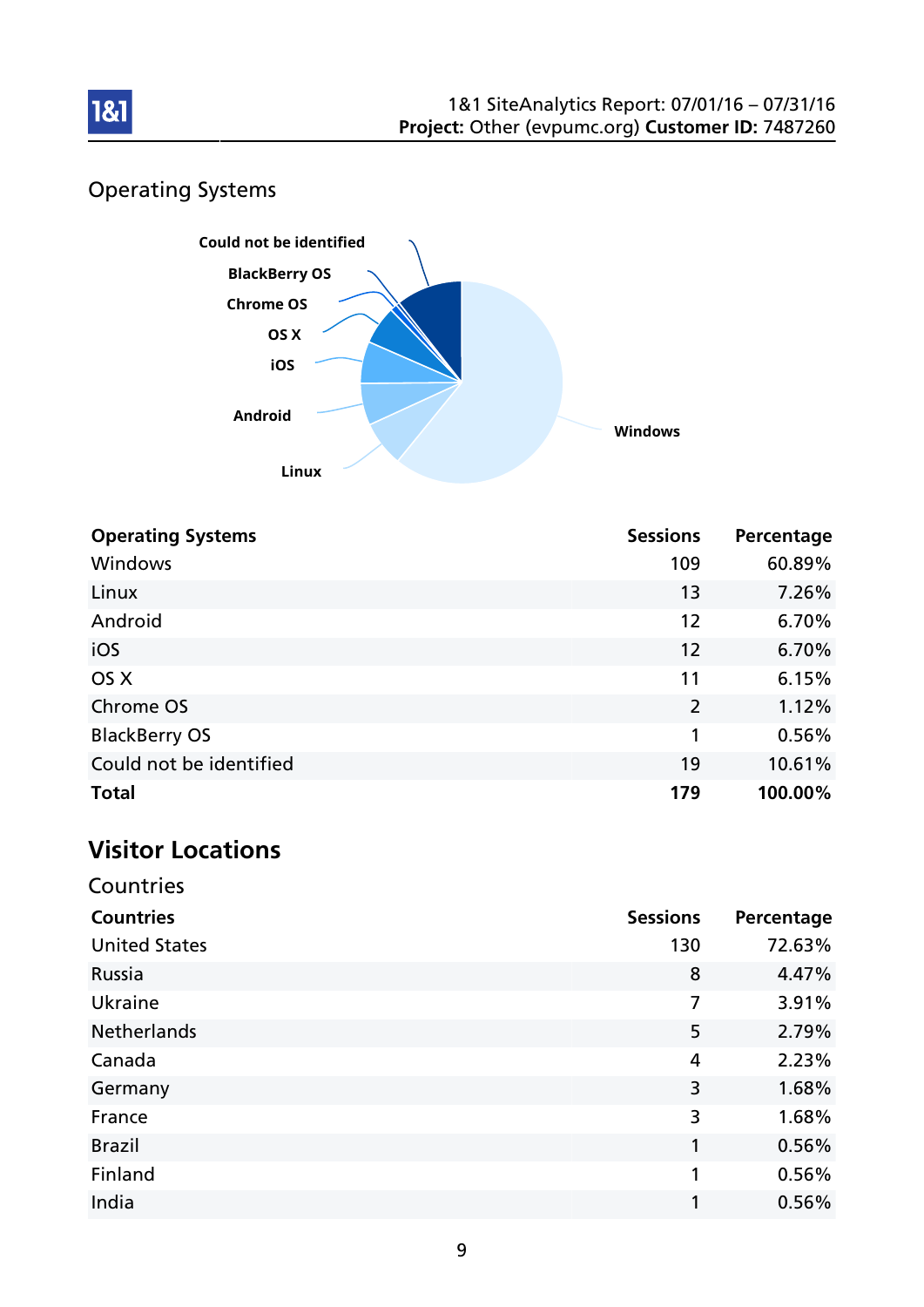#### 1&1 SiteAnalytics Report: 07/01/16 – 07/31/16 Project: Other (evpumc.org) Customer ID: 7487260

| <b>Countries</b>        | <b>Sessions</b> | Percentage |
|-------------------------|-----------------|------------|
| Japan                   |                 | 0.56%      |
| Cambodia                | 1               | 0.56%      |
| Lithuania               | 1               | 0.56%      |
| Latvia                  | 1               | 0.56%      |
| Nigeria                 | 1               | 0.56%      |
| Romania                 | 1               | 0.56%      |
| Sweden                  | 1               | 0.56%      |
| Vietnam                 | 1               | 0.56%      |
| Could not be identified | 8               | 4.47%      |
| <b>Total</b>            | 179             | 100.00%    |

### **Continents**

1&1

| <b>Continents</b>       | <b>Sessions</b> | Percentage |
|-------------------------|-----------------|------------|
| <b>North America</b>    | 134             | 74.86%     |
| Europe                  | 31              | 17.32%     |
| Asia                    | 4               | 2.23%      |
| Africa                  |                 | 0.56%      |
| South America           | 1               | 0.56%      |
| Could not be identified | 8               | 4.47%      |
| <b>Total</b>            | 179             | 100.00%    |

### Information about the evaluations

### Visitors

This evaluation shows how many visitors accessed your website. Visitors are uniquely identified on the basis of the IP address and the browser ID. If a visitor goes to your website more than once a day, only one visitor is counted.

#### Sessions

This evaluation shows the number of sessions. A session starts when a visitor accesses your website and ends when he or she leaves it. A session ends automatically after 30 minutes without activity. If a visitor goes to your website more than once a day, multiple sessions are counted.